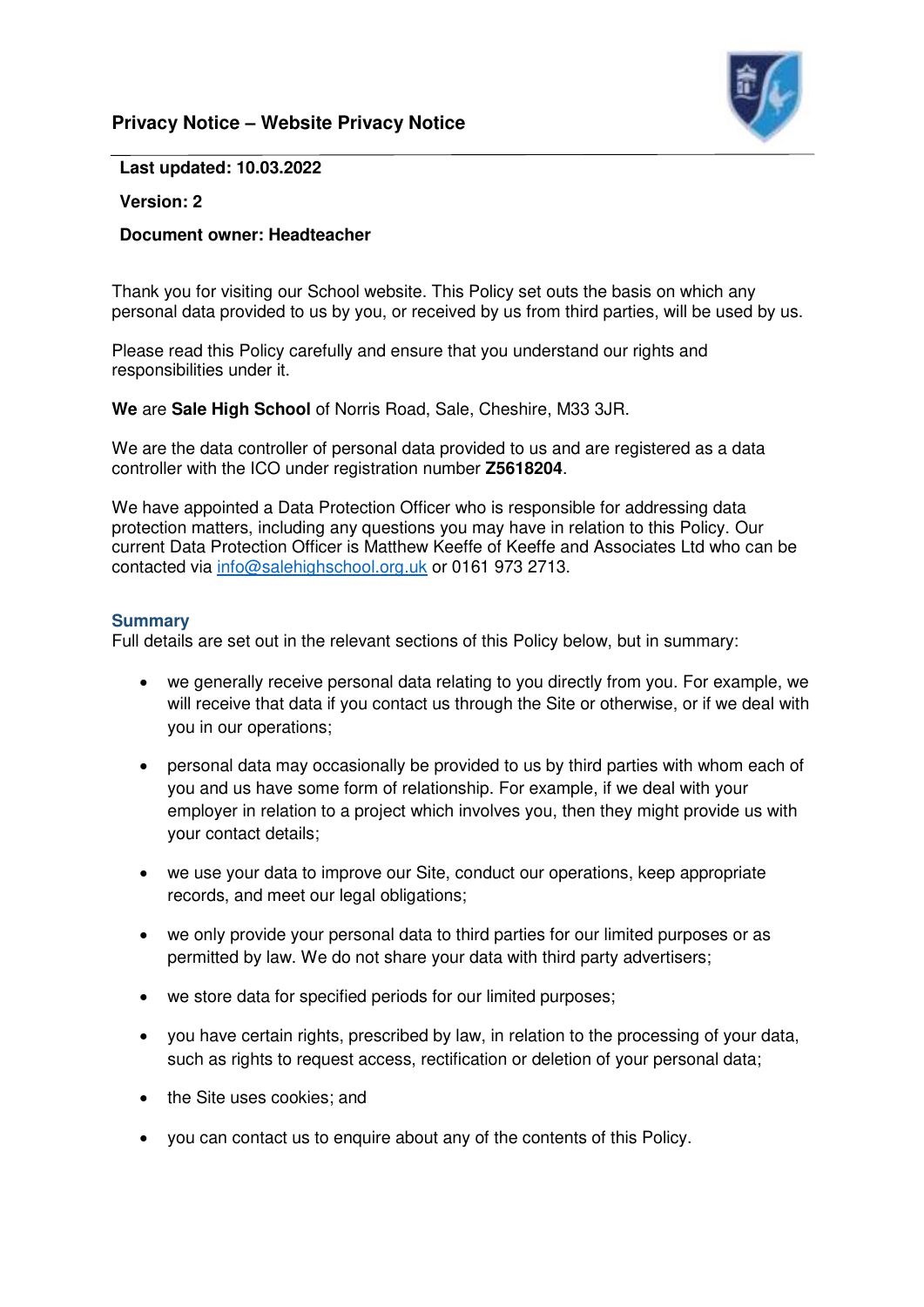Importantly, this Policy does not apply to our staff, or to students, pupils, or parents. We have provided or will provide information to those individuals separately to explain how we handle and use their personal information.

## **Our use of personal data**

The section of our Policy describes:

- (a) the kinds of personal data that we may collect, use, store, and transfer. We have grouped that data together into different categories based on its subject matter;
- (b) our purposes in processing that data; and
- (c) in each case, the **legal basis** of our processing. The **legal basis** means one of the permitted bases for processing set out in Article 6 and 9 of the UK General Data Protection Regulation (**UK GDPR**). We are required by law to identify this legal basis to you.

#### **Personal data we obtain from you**

If you correspond or communicate with us, whether through the Site, by email, by telephone or otherwise, then we may process personal data which is contained in the relevant communication (e.g., the contents of correspondence, or notes of the subject matter of telephone calls) or which relates to the communication (e.g., your contact details or job title). All of this together is **communications data**. We process communications data for the purposes of communicating with you. If you have indicated your interest in our educational services or in our operations, then we may also process communications data for the purposes of addressing your enquiry and providing you with occasional news about our services (although you will be free to unsubscribe at any time). Finally, we may use conversion tracking in relation to some of our email communications (such as newsletters and promotional emails) – this will record whether a recipient has opened an email sent by us, or whether they have clicked through to any of the links in it.

If we deal with you or your organisation, for example as a supplier, customer, collaborator, or commercial partner, then we may process personal data such as your contact details for the purposes of setting up an account in our systems or otherwise administering our relationship with you. We may also process personal data within all related correspondence and documents such as proposals or contracts, whether created by us or provided to us. We call all of this **account data**, and we process it for the purposes of purchasing products and services and administering our dealings with others.

We may process personal data relating to transactions, such as bank account details, contact details or transaction data in relation to payments made by us to you or by you to us (**transaction data**). This may include your contact details, any bank account or sort code information provided for the purposes of making or receiving payment, and the transaction details (such as POs or invoices). We process transaction data for the purpose of making and receiving payments.

We may process personal data relating to any visit you make to our premises, such as your vehicle registration number, contact details, role, the purpose of your visit or your movements around our site. We might also ask you to sign certain waivers or acknowledgements in order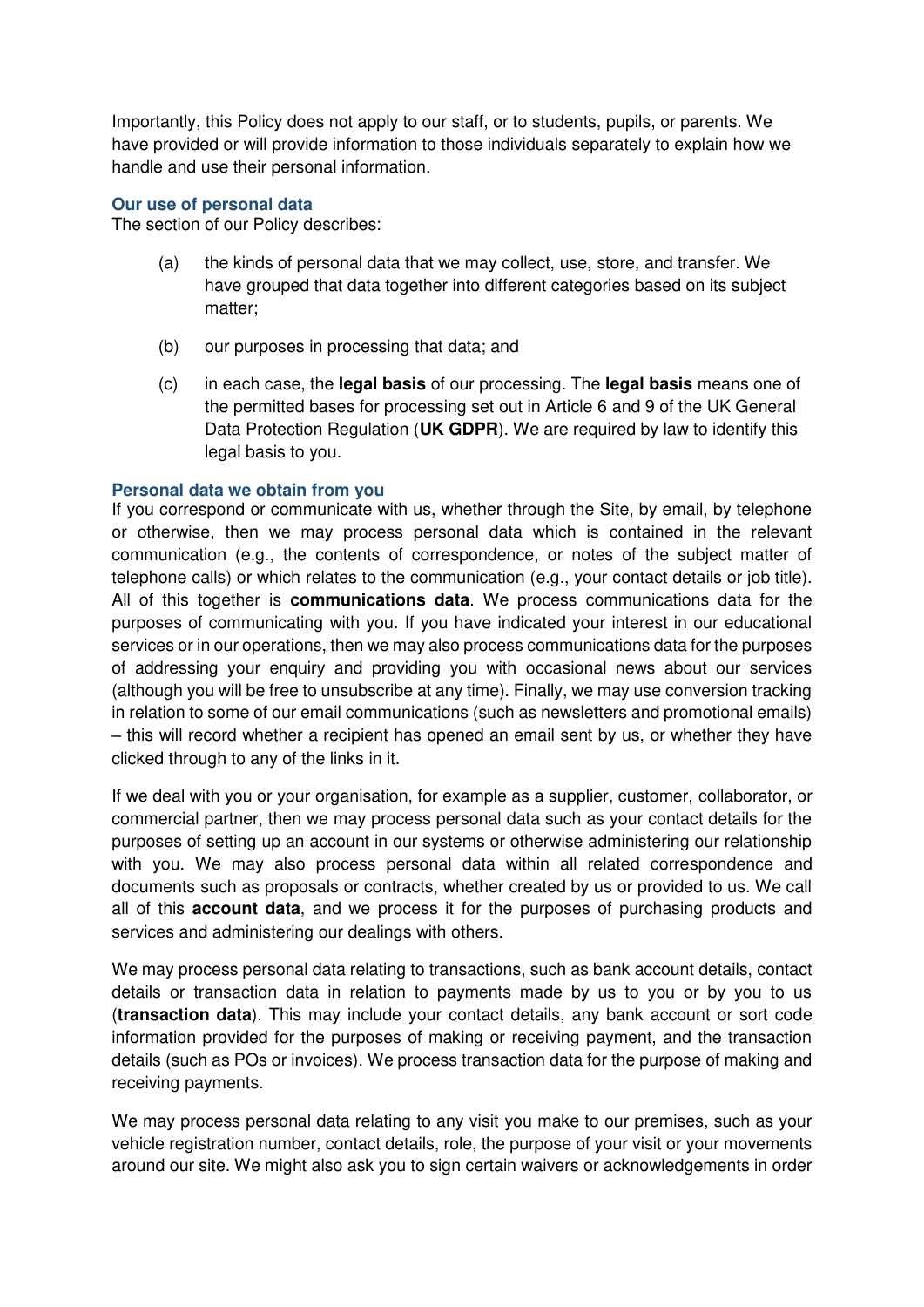to access certain areas of our premises. We call all of this **visitor data,** and we will process it for the purposes of ensuring your visit is properly recorded and is safe.

We have installed CCTV systems in some of our premises. We may process stills or footage which contain images of individuals (**CCTV data**). CCTV data may be processed by us for the purposes of security, safety and the prevention and detection of crime. We may process **technical data** about your use of the Site, such as your browser type and version, operating system, time zone setting and location, referral source, length of visit, or navigation around the Site (for instance, which pages are viewed and how long for). This data is aggregated and anonymised in such a way that it contains no information relating to any identifiable individual at all: it's not actually personal data but we mention it in this Policy for the sake of completeness. We process technical data for the purpose of improving our Site.

## **Personal data we obtain from others**

Your personal data may be provided to us by someone other than you: for example, by your employer, by an organisation with whom you and we are both dealing. Normally this data will be communications data or account data as described above and will be processed by us for the purposes described above.

#### **Our other processing**

We may also process any of the data described above:

- (a) for the purposes of record-keeping and back-up and restoration of our systems;
- (b) as required by law or in connection with legal claims.

#### **Our legal basis of processing**

We will process personal data only on lawful bases. In particular, we will process personal data on the following lawful bases identified in Article 6 UK GDPR:

for the performance of a contract with you, or to take steps at your request prior to entering into a contract with you (Article 6(1)(b) UK GDPR). This may be our basis for processing communications data, account data, transaction data or visitor data;

for our legitimate interests (Article 6(1)(f) UK GDPR). This may be our basis for processing:

- i) correspondence, account, and visitor data (as we have an interest in properly administering our business and communications, and in developing our relationships with interested parties);
- ii) transaction data (as we have an interest in making and receiving payments promptly and in recovering debts);
- iii) any personal data identified in this Policy where necessary in connection with legal claims (as we have an interest in being able to conduct and defend legal claims to preserve our rights); and
- iv) CCTV data (as we have an interest in the security of our premises);
- v) any personal data identified in this Policy in connection with backups of any element of our IT systems or databases containing that personal data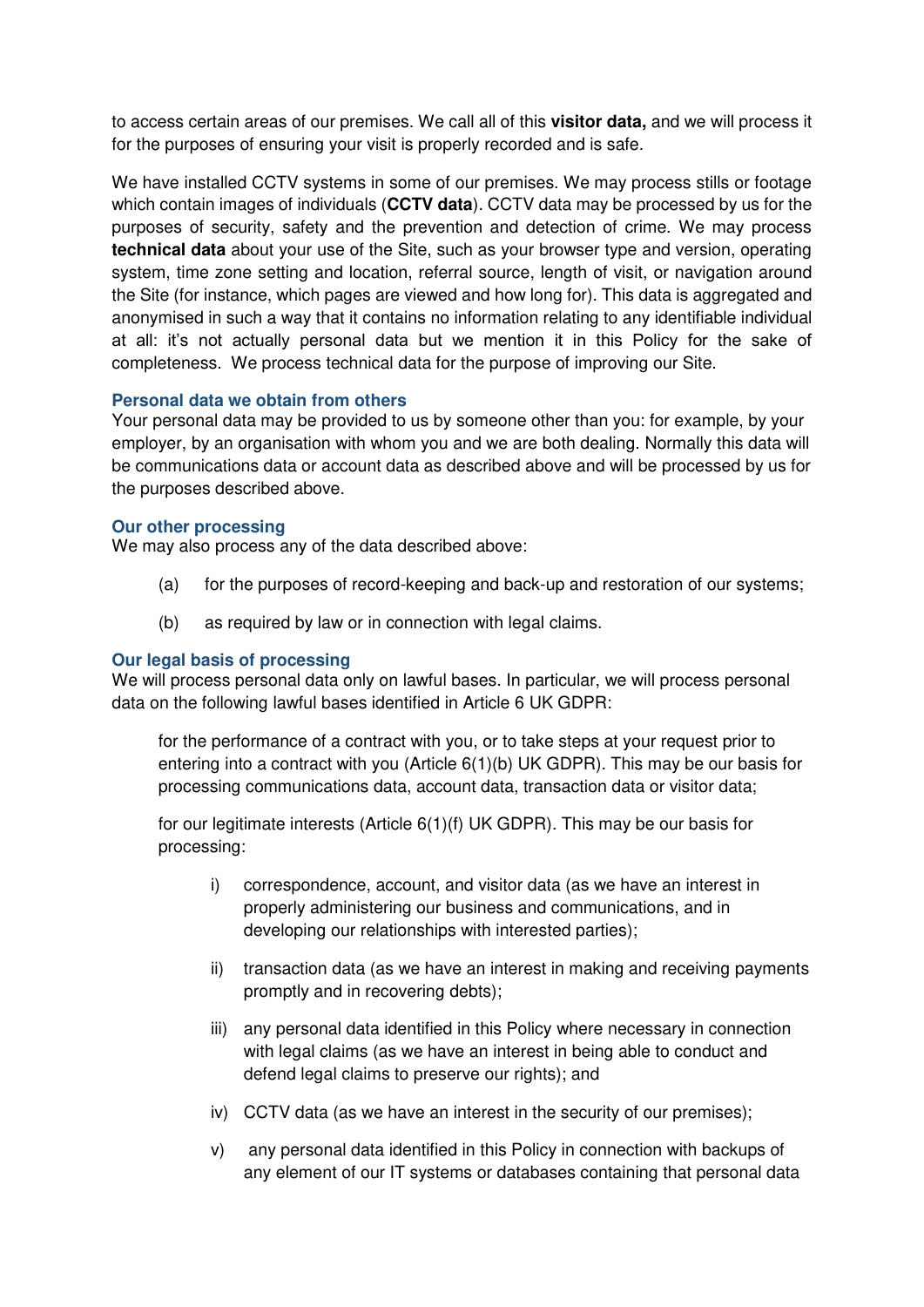(as we have an interest in ensuring the resilience of our IT systems and the integrity and recoverability of our data).

in performing our public functions (Article  $6(1)(e)$ . This may be our basis for processing any of the personal data identified above if we do so in connection with carrying out specific tasks in the public interest (for example, in our teaching or governance activities). If we process personal data in carrying out activities unrelated to our public functions, then we do so on one of the bases set out above.

## **Disclosures of your personal data**

We may disclose your personal data to our suppliers or contractors in connection with the uses described above. For example, we may disclose:

- (a) any personal data in our possession to suppliers which host the servers on which our data is stored;
- (b) transaction data to our accountants; and
- (c) account data to contractors who help us administer our operations.

We do not allow our suppliers or contractors to use your personal data for their own purposes and only permit them to process your personal data for specified purposes and in accordance with our instructions and applicable law.

We may disclose your personal data as necessary to comply with law (e.g., to Government or law enforcement).

We may disclose your personal data to our legal or professional advisors in order to take advice but will do so under obligations of confidentiality.

If any part of our operations is sold to, transferred to, or integrated with, another organisation (or if we enter into negotiations for those purposes), your personal data may be disclosed to that organisation.

## **Transfer of personal data outside the UK**

We may share your personal data outside of the UK to our suppliers or service providers. Whenever we do this, we ensure equivalent protection of your personal data to the UK by using appropriate safeguards to ensure it is processed in accordance with UK data protection laws.

We only transfer your personal data to countries that have been deemed to provide an adequate level of protection for personal data by the European Commission; or we transfer your personal data to service providers or suppliers who have agreed to contractual terms approved by the European Commission/ICO, which give personal data equivalent protection as it would have in the UK.

#### **Data security**

We take appropriate technical and organisational security measures to prevent your personal data from being lost, used, accessed, altered, or disclosed by accident or without authorisation.

If we become aware of any personal data breach, then we will notify you and the ICO as required by law.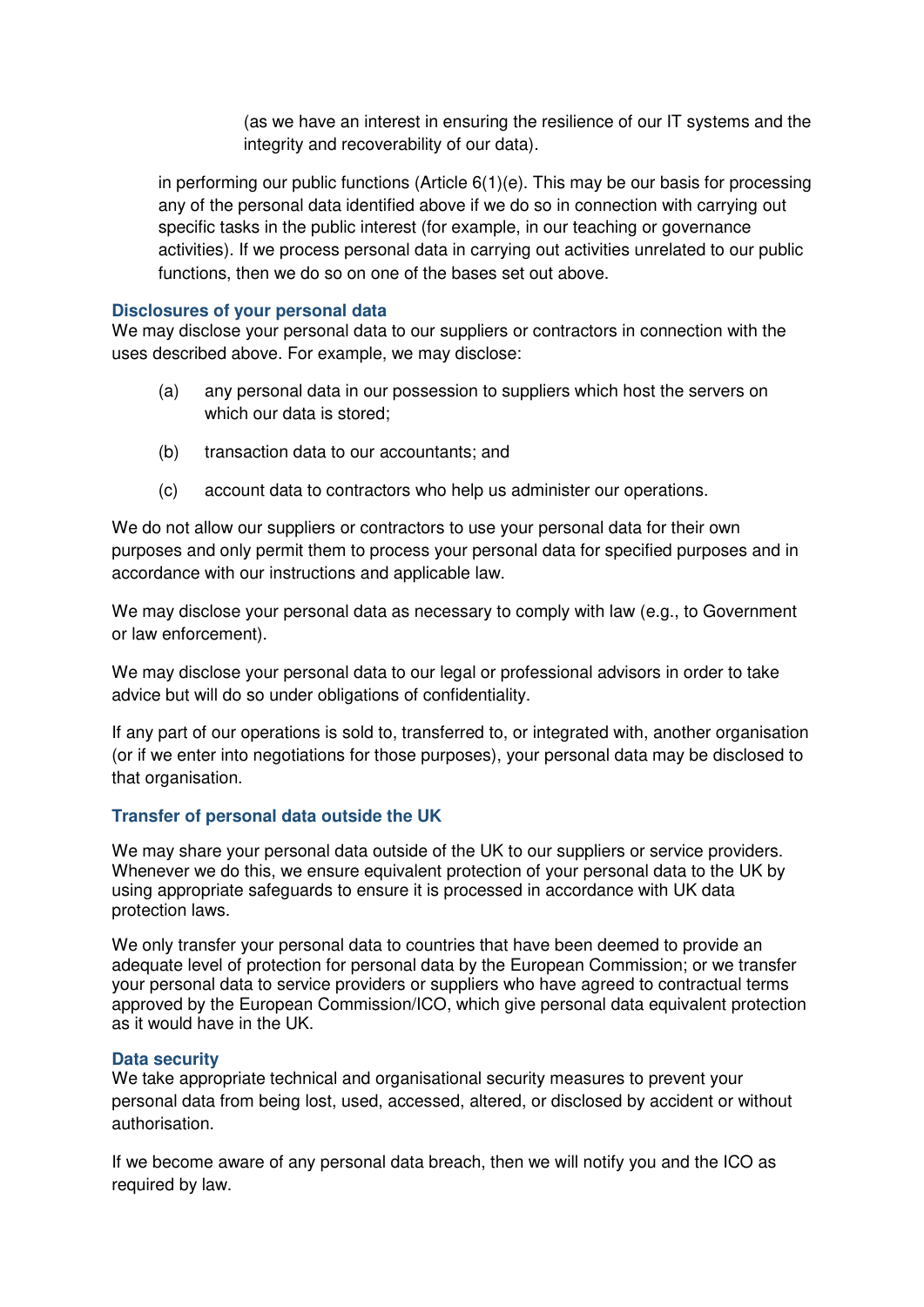## **Retention and deletion of your data**

We will only process your personal data as long as is needed for the purposes for which we process it and will be deleted afterwards. In particular:

- (a) technical data which is anonymised (and therefore not personal data) may be retained by us indefinitely (but is typically deleted within a few months);
- (b) communications data which relates only to enquiries and not to a business relationship will be retained for the period of the enquiry or chain of correspondence and then deleted after approximately twelve months;
- (c) account and transaction data, and communications data relating to our business relationship with you, will be retained for approximately six years after the end of the relevant business relationship.

We may retain your personal data longer where necessary to comply with law.

## **Your legal rights under UK GDPR**

We have summarized below the rights that you have under data protection law. You can read guidance from the Information Commissioner's Office at [www.ico.gov.uk](http://www.ico.gov.uk/) for more information. You have:

- (a) **the right to access**: if requested, we must confirm what personal data of yours we process, and must provide you with access to that data and further information about our processing;
- (b) **the right to rectification**: if requested, we must correct or complete any inaccurate or incomplete personal data of yours;
- (c) **the right to erasure**: you can request that we erase your personal data in limited circumstances (for instance, if we use it for marketing or no longer need it for our other purposes). This is not an absolute right, and we may be entitled to retain your data where necessary (e.g., to comply with law);
- (d) **the right to restrict processing**: you can request that we restrict the processing of your personal data in limited circumstances. Where processing has been restricted, we may continue to store your personal data and will observe the restrictions on processing except in the case of processing permitted by applicable law (for example, in connection with legal claims or for reasons of public interest);
- (e) **the right to object to processing**: you can object to our processing of your personal data on the basis of our legitimate interests. We may be entitled to continue processing in certain circumstances (e.g., if we have compelling grounds to do so, or to comply with law);
- (f) **the right to data portability**: you have a right to receive your data from us in an easily portable format in limited circumstances: i.e. if we process that data on the basis of a contract with you and by automated means. This is unlikely to apply in most circumstances; and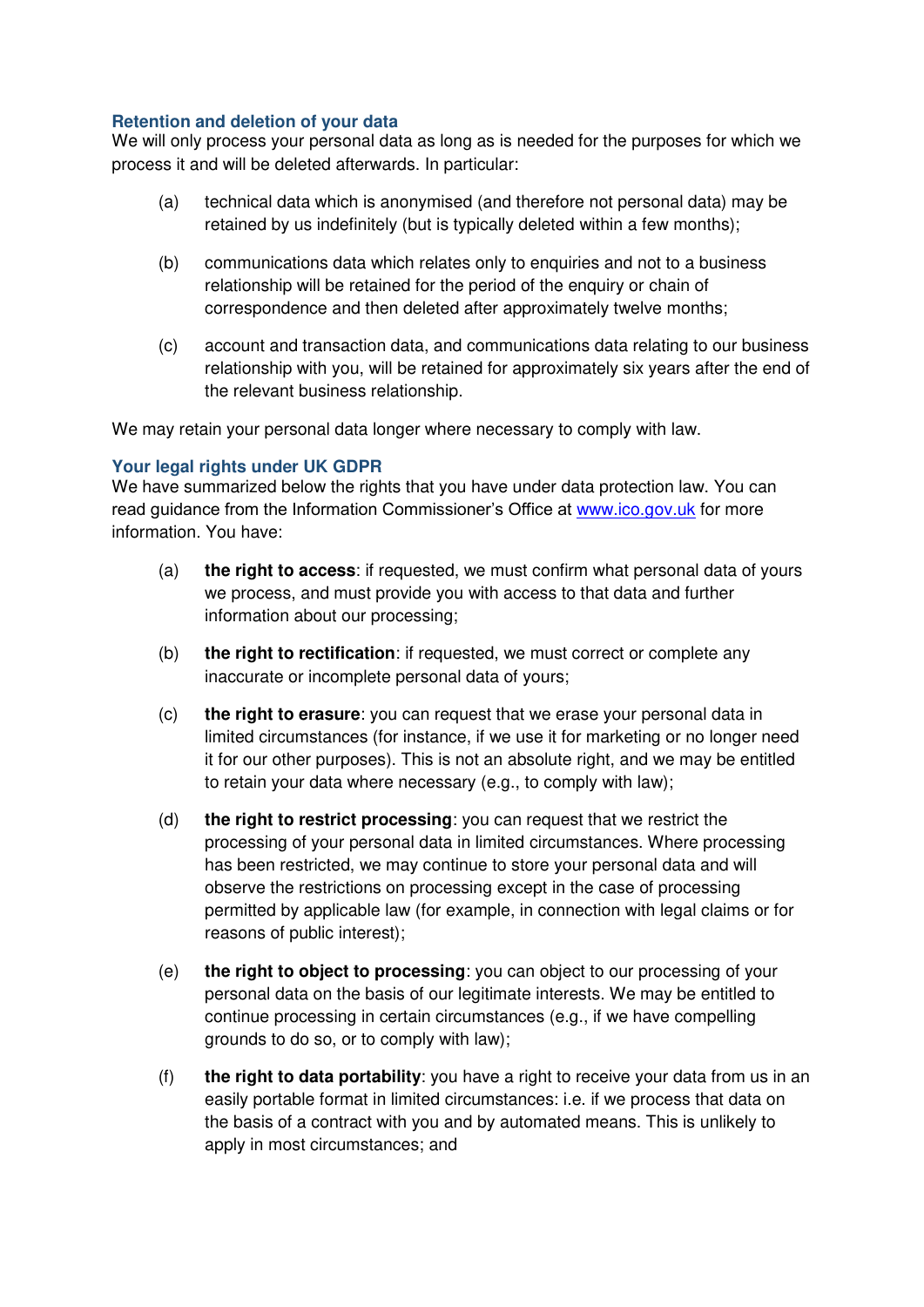(g) **the right to complain**: if you believe we are in breach of applicable law, you can complain to the Information Commissioner's Office. For more information, see [https://ico.org.uk/concerns/.](https://ico.org.uk/concerns/)

You may exercise any of your rights in relation to your personal data by written notice to us.

#### **About cookies**

A cookie is a small file of letters and numbers stored on your browser or the hard drive of your computer, to distinguish you from other users of the Site.

We use cookies to collect technical data, and to ensure that our Site functions as intended. In particular, we use the following cookies:

- (a) **Strictly necessary cookies.** These are cookies that are required for the operation of the Site, such as cookies that enable you to log into secure areas;
- (b) **Analytical/performance cookies.** They allow us to collect usage data to analyse the use of our Site. In particular we use **Google Analytics** to analyse the use of the Site. For further information see Google's Privacy Policy, available at [https://www.google.com/policies/privacy\]](https://www.google.com/policies/privacy);
- (c) **Functionality cookies.** These recognise users to enable us to remember user preferences (for example, your choice of language or region);

You can change your browser settings to refuse and delete cookies. Further information is available at [www.aboutcookies.org](http://www.aboutcookies.org/) or at the support pages made available by your browser operator.

If you disable or refuse cookies, please note that some parts of the Site may not function.

#### **Our details**

You can contact us:

- (a) by post at Sale High School, Norris Road, Sale, Cheshire, M33 3JR;
- (b) using the contact form on the Site;
- (c) by telephone at 0161 973 2713; or
- (d) by email at  $info@salehighschool.org.uk$ .

#### **Third Parties and Security**

The Site may contain links to third party websites or refer to third party service providers and other entities. If you follow a link to any third-party website or deal with any third-party entity referred to on the Site, then you should note that these third parties may have their own privacy and cookie policies, and that we are not responsible for their use of any personal data which you may provide to them. You should ensure that you have read and understood any relevant policies.

Although we do our best to ensure the security of personal data provided to us (and to use only reputable service providers), any transmission of data via the Internet is by its nature insecure and we cannot guarantee the security of any personal data you provide to us.